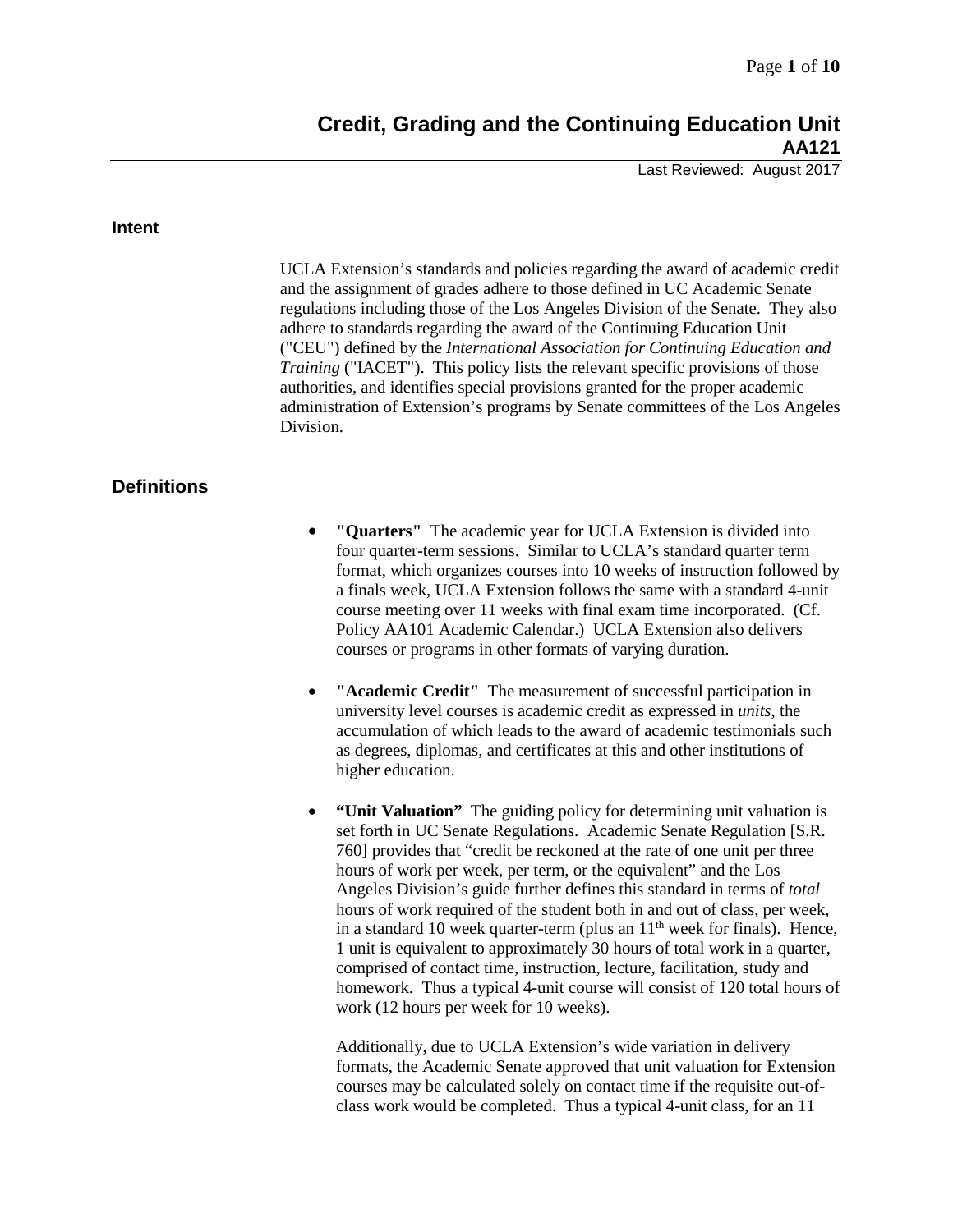week quarter-term (with finals week incorporated), meeting 3 hours per week presents approximately 33 hours of contact/instruction time, a rate of one quarter-term unit for each 8.25 hours. Either standard of calculation, by total time to be expended or by contact/instruction time, may be applied in determining unit valuation for UCLA Extension courses.

Unit valuation for online courses will be based on congruency of learning outcome if the same course is also delivered in a traditional format; and it will be based on an estimate of total student-hours expended per S.R. 760 for those online courses that have no traditional format counterpart.

- **"Grades"** represent the assessment of a student's mastery of the material presented in any credit bearing course, as determined by the instructor in charge of the course. Credit is conferred and units "earned" only when a passing grade has been awarded by the instructor. UCLA Extension employs UCLA's undergraduate grading scale for undergraduate level instruction [+/-,A, B, C, D, F, P, NP]; and employs UCLA's graduate grading scale for its graduate and professional level instruction [+/-A, B, C, F, S, U].
- **"Grade-Points"** are values related to the letter-grade assigned to a course. Grade points are used to calculate the overall Grade-Point Average (GPA) of course work completed in a program of study leading to degrees, certificates, and other academic testimonials. The grades of A+ and A are weighted with 4.0 grade points,  $A = 3.7$ ;  $B = 3.3$ ,  $B = 3.0$ ,  $B = 2.7$ ;  $C = 2.3$ ,  $C = 2.0$ ,  $C = 1.7$ ; etc. "Plus" grades carry three-tenths grade-point more per unit, with the exception of the A+, and "minus" grades carry three-tenths grade-point less per unit than unsuffixed grades. GPA is calculated by summing the grade points earned within a curriculum, and dividing by the units attempted. The UCLA Extension transcript does not display GPA because a lifelong learning transcript will contain course work that is both within and without a particular curriculum. GPA is calculated and displayed on audit screens presented to certificate students, and to certificate advisors.
- **Continuing Education Units** (CEUs) represent a measure of contact time in post-graduate professional level courses offered in the 800 series, and are accepted by state agencies and professional societies to fulfill licensure requirements with a finding of satisfactory participation. Some courses in the 300 and 400 series may offer CEUs as well as academic units, in which case a student may select either. One CEU is awarded for each 10 contact hours of satisfactory participation in such organized noncredit continuing education programs.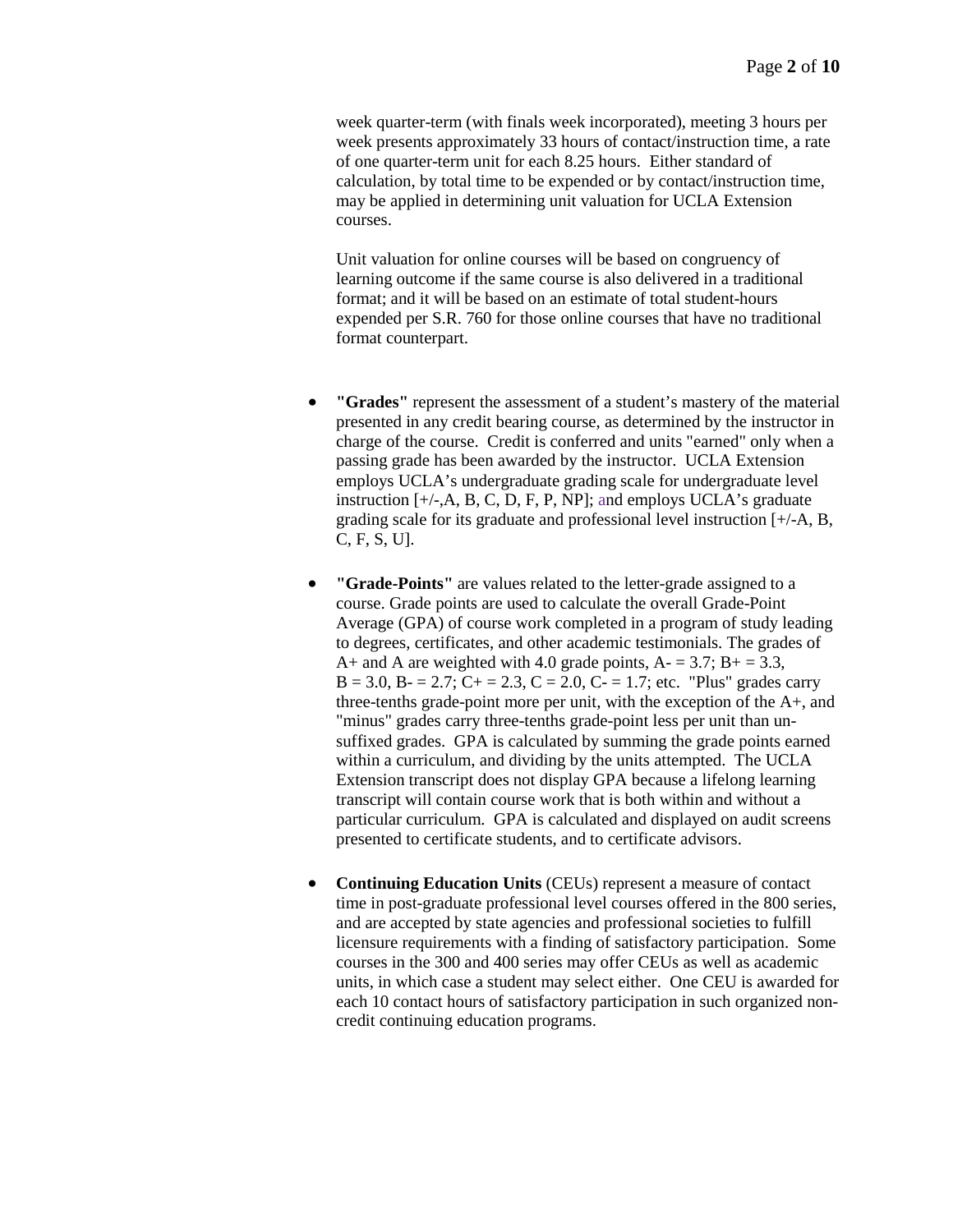## **Special Cases regarding Unit Valuation**

The following special cases describe variants to the typical unit valuation practice defined above:

- **XL Courses**. Some classes at UCLA are valued with 5 or more units due to an extraordinary load of work done outside of class. Since courses approved to bear the *XL* designation obliges Extension to present congruent learning outcomes and course administration, Extension will award the same number of units for such courses. Academic program departments will work with the Program Services/Dean's office to ensure relevant systems for curriculum management and student information are accurate for such courses.
- **Unit Revaluation in the 300/400 Series**. In much the same way that UCLA has revalued the units in many of its courses, Continuing Educators (CEs) may propose upward unit revaluation based on extraordinarily heavy loads of out-of-class work that have become disproportionately great with respect to scheduled contact/instruction time. Similarly, CEs may determine that students' out-of-class workloads have diminished since the class was originally proposed and approved. Proposals to revalue the units attributed to courses in the 300 or 400 series must be endorsed by the program department director and submitted for re-approval to the appropriate UCLA academic department. Courses whose units are revalued through this process do not receive new course numbers.

## **Credit Options at the Time of Enrollment**

A variety of credit, grading and recording options are available to students at the time of enrollment in UCLA Extension courses:

**For Credit – Letter Grade**: The student's work will be evaluated by the instructor using letter grades, and the grade and the academic credit (measured in units attempted) will appear on the student's transcript. Units appearing on the student's transcript will be considered earned, if the grade achieved is D- (0.5) or higher. This option is not available for non-credit bearing courses numbered in the 700 or 800 series. Students enrolled in 900 series courses may request that grades be assigned, although such courses do not bear university-level academic credit. Neither units nor grade points are conferred in the transcripts of students taking course work in the 900 series.

**For Credit – Passed/Not Passed**: The student's work performed in undergraduate course series (that is, those numbered in the series  $1 - 199$ ), will be evaluated and either a passing ("P") or non-passing ("NP") grade will appear on the transcript along with the credit units attempted. Units will be considered "earned" with a passing grade. Instructors will be advised to record the passing grade if the work would otherwise have been assessed as a "C" or higher.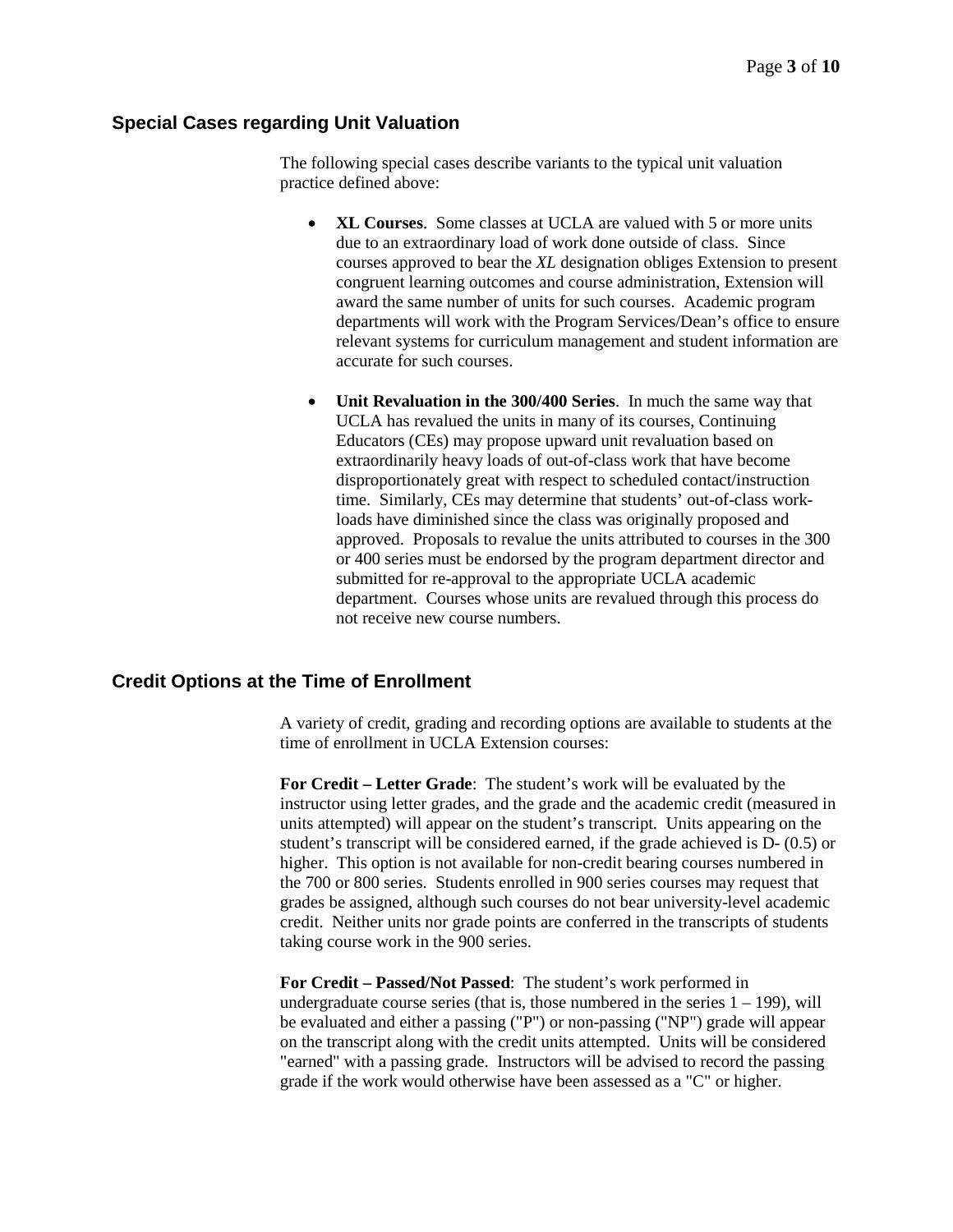**For Credit – Satisfactory/Unsatisfactory**: The student's work performed in graduate and professional level courses, numbered in the 200, 300, 400, 500 or 600 series, bearing academic credit will be evaluated and either a satisfactory ("S") or unsatisfactory ("U") grade will appear on the transcript along with the credit units attempted. Units will be considered "earned" with a satisfactory grade. Instructors will be advised to record the satisfactory grade if the work would have otherwise been assessed as a "B" or higher.

**Limits and Special Considerations regarding Earned Credit:** Students

seeking to transfer credit earned on a passed/not passed or satisfactory/unsatisfactory basis will be advised that such credit is *not* acceptable at the University of California for the following purposes:

- 1. to make up a deficiency, such as grade-point average;
- 2. to evidence ability to study at the university level;
- 3. to correct probationary or dismissal status;
- 4. to substitute a course previously taken in which a grade of D or F was received; or,
- 5. to fulfill prerequisite requirements, except as specifically authorized.

**Not for Credit**. While the University of California does not allow the "auditing" of courses, i.e. sitting in on a course without formal enrollment, UCLA Extension offers the option of enrolling *Not for Credit* for students interested in exposure to the material in credit-bearing classes, but who elect not to have their work evaluated or assessed. In this case, students enrolled in the *not-for-credit* option are not required to take exams or complete projects, although they may do so for the inherent benefits gained from such efforts. Once the *not-for-credit* option has been selected, no grade will be recorded in the student's transcript, whether or not the student voluntarily took exams or completed projects. This option is not available for students enrolling concurrently in regular session UCLA classes. Instructors are asked to forward names and contact information for students who do not appear on the roster, so as to notify the Registrar's Office of students requiring registration and enrollment.

**Continuing Education Unit (CEU)**. All courses numbered in the 800 series bear CEUs and are recorded on the student's transcript. An instructor's notification of unsuccessful or non-participation to the Registrar will result in a notation of withdrawal in the student's record. Students enrolling in 800 series courses will have the option of enrolling on a "Do Not Record" basis. For 400 level courses that offer CEUs, students who prefer to have their participation measured as such for licensure and certification purposes may elect for CEUs at the time of enrollment. 400-level course work completed for CEUs may not be counted toward completion of certificates.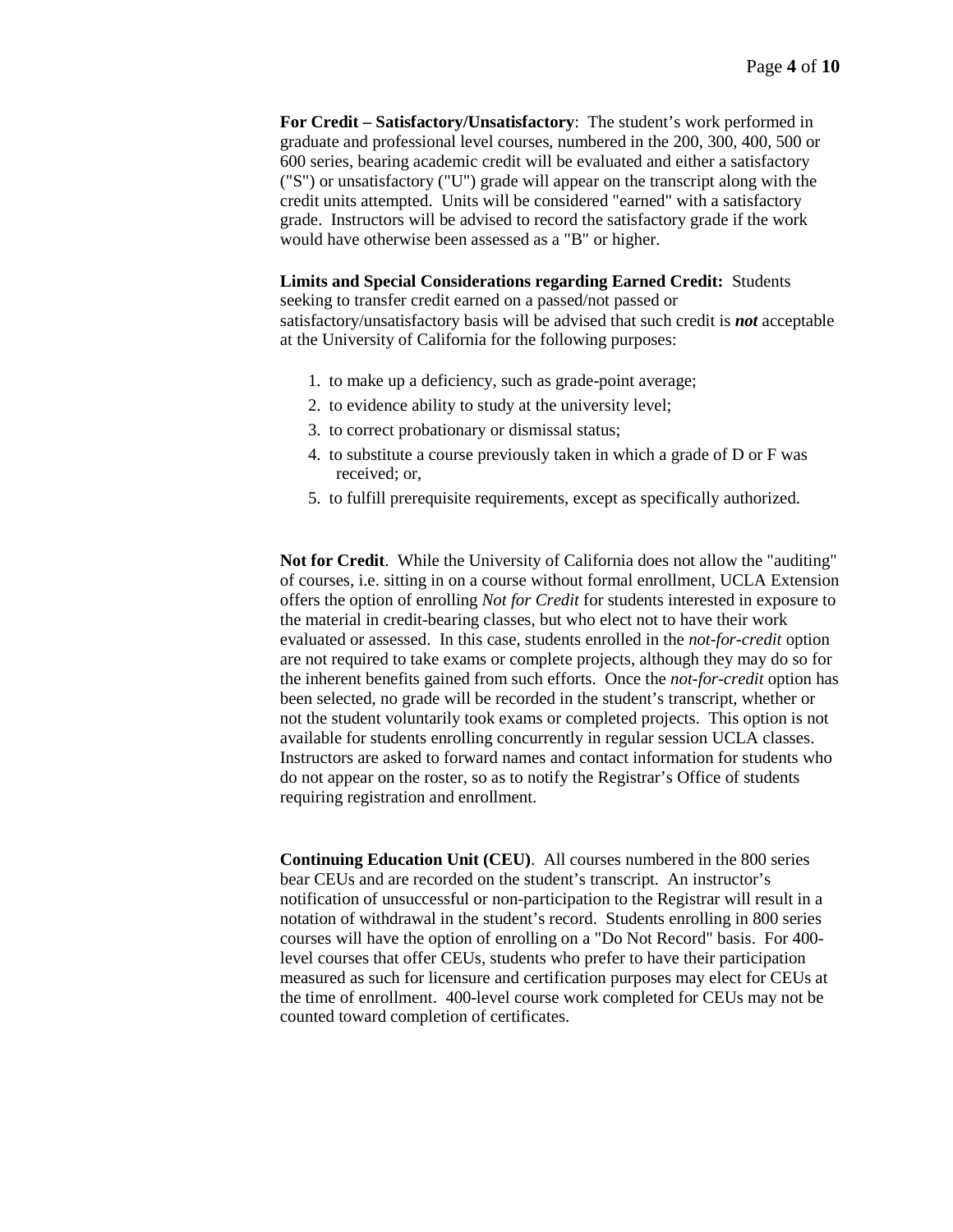**Do Not Record**. This option is available to students enrolling in all courses offered through UCLA Extension *except* concurrent enrollment in regular session UCLA classes. This status is akin to the "not for credit" status, as it does not require the student to take exams or submit projects, even though they may elect to do so. Unlike the "not-for-credit" status, "do-not-record" allows the student to engage in instruction with a self-selected option that his/her official transcript will not show the enrollment. (This option is designed to support the intellectual freedom and privacy of students who do not wish to share records of enrollment with third-parties such as employers who might require a review of transcripts as a condition for reimbursement for the tuition of unrelated classes.)

## **Changes in Credit Status and Withdrawals**

Students may petition the Registrar's office for changes to credit status, or to withdraw from classes, prior to the administration of the final, be it an examination, paper or project. A change in credit status to one requiring assessment of student work will be permitted only with the endorsement of the instructor-in-charge. A change in credit status or withdrawal may not be approved for a student who has sat for a final examination or submitted the final paper or project.

#### **Grading Standards**

- **Standards.** The work of all students who have enrolled for credit shall be reported as follows:
	- 1. passing: A (excellent), B (good), C (fair), D (barely passing)
	- 2. not passing: F (failure)
	- 3. undetermined/interim grades: I (Incomplete), DR (Deferred Report)

The letter grades A, B, C, and D may be modified by the suffixes "+" and "-".

All grades are due two weeks after the course end date and must be submitted using Extension's web-based system for curriculum and student management which requires Extension instructors to have independent access to the internet. Instructors' input of grades will reconcile to their understanding of students' preferred *credit status*. For example, a student expecting a grade on the basis of *Pass/Not Pass* may not receive a letter grade. Course/Instructor evaluations are available to instructors after all grades are complete and finalized.

• **Incompletes**. The interim grade *Incomplete* may be assigned when a student's work is of passing quality, but a portion of the course requirement remains incomplete for good cause (e.g. student's illness). It is the student's responsibility to petition the instructor for receipt of an *I* grade as opposed to a non-passing grade, and the obligation of the instructor to decide if the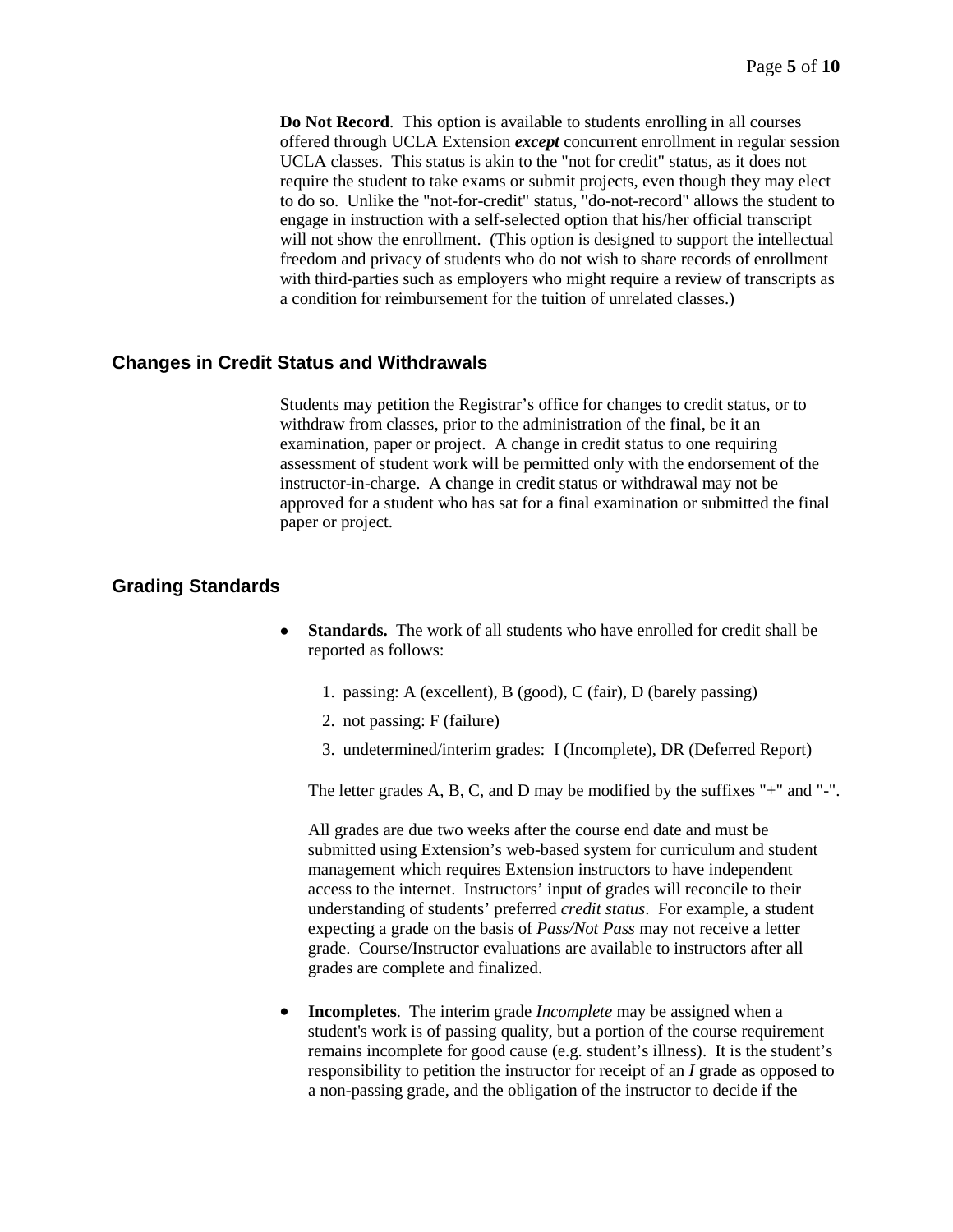student's cause has merit. If granted, the student is entitled to have the *I* grade replaced by a passing grade and to receive unit credit provided the student satisfactorily completes the remaining coursework in a time frame determined by the instructor in charge, but in no case later than the end of the ensuing academic quarter. At that time, the Registrar will cause all remaining Incompletes to lapse to the grade *F*, *NP*, or *U*, as appropriate. Receiving an *I* grade allows the student to complete only work that is outstanding and does not allow completed work to be retaken. An *I* grade is not an option for non-credit bearing courses such as 700, 800, or 900 level courses.

- **Deferred Reports.** Instructors alleging that a student has engaged in academic misconduct such as cheating, multiple submission, or plagiarism will assign the interim grade of *DR* provided the disposition of the charge has not already been determined by the Director of Student & Alumni Services before the end of the quarter. (cf. Extension Policy SA501 *[Student Conduct](https://intracon.uclaextension.edu/policies/SA501.htm)  [and Administrative Intervention](https://intracon.uclaextension.edu/policies/SA501.htm)*.) Consistent with regulation A306C of the Los Angeles division of the Senate, upon a finding of academic misconduct no credit shall be extended for any portion of a student's work found to be tainted, but neither shall the student be punished with a grade that is harsher than such a parsed approach would demand. Instructors will be advised of this grading principle, and asked to review the course syllabus to weight the grade appropriately before reporting a final grade in a disciplinary case.
- **The Grades F, U and NP**. Consistent with UCLA grading practice, instructors are required to explain the posting of a failing final grade in all cases, and in one of the following three ways: *Work Attempted/Failed*; *Did not take Final*; or *Stopped/Never Attended*. Students with grades of F, U and NP explained either with a notation of *Did not take Final* or *Stopped/Never Attended* will display as *FF* or *FN* on enrollment histories and certificate progress audits, and will not appear on transcripts.
- **Online, Hybrid and Web-Enhanced Courses**. The same grading policies and rules herein apply to courses that are taught completely or in part vis-avia an instructional site/learning management system (LMS). Additionally, the following business rules will be expressed:
	- 1. Students' access to the LMS will continue for up to 30 days after the date of the last class. The first two weeks of this time will be full access, after which access will become *read-only* for the remaining portion of the 30 day period.
	- 2. Instructors assigning the grade of *I* will follow the same stipulations as stated above for *I* grades and the student will continue to have access to the LMS to complete the course up to the end of the ensuing academic quarter.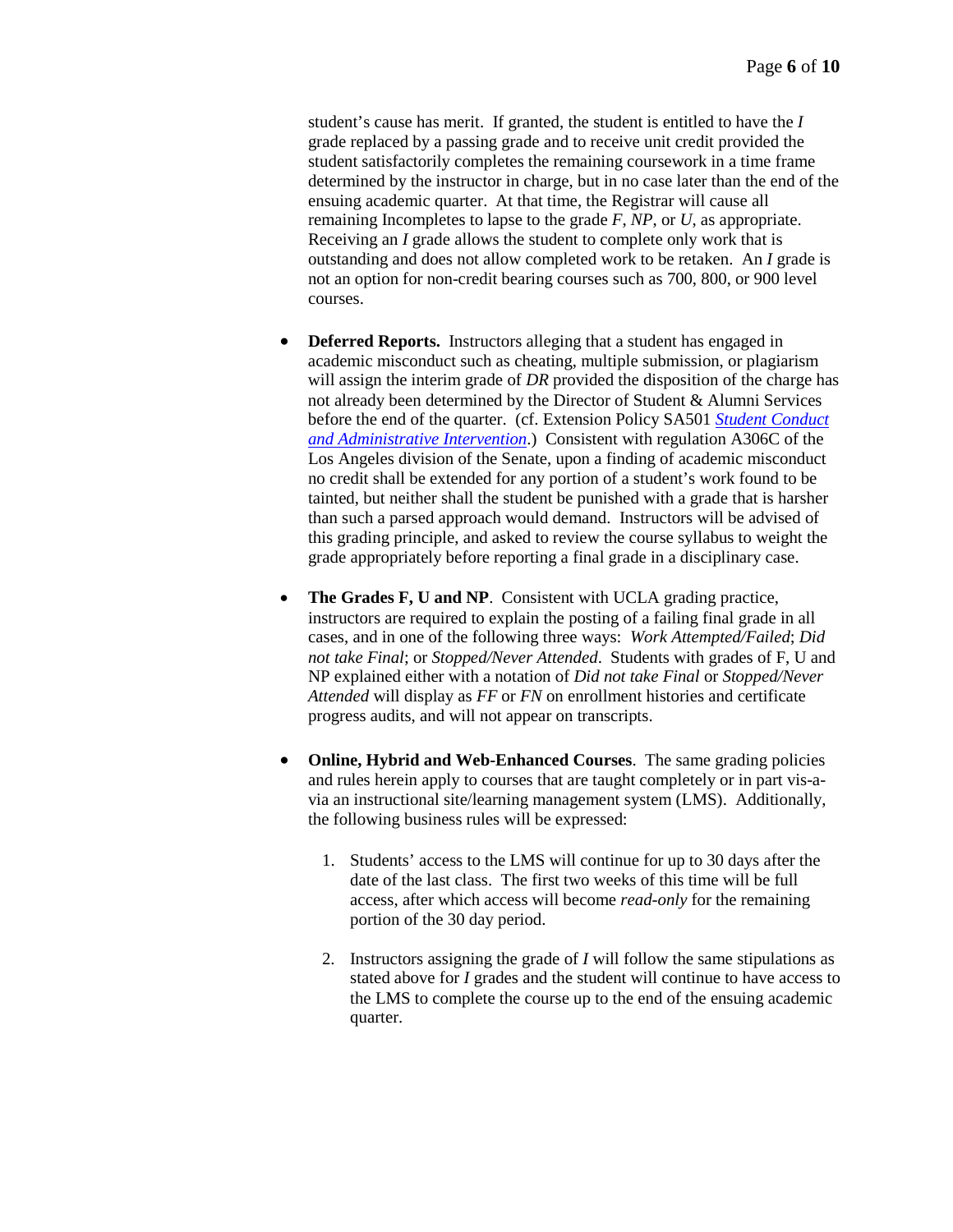#### **Petitions for Change of Grade and Administrative Grades**

All grades except *I* and *DR* are final when filed by instructors. No change of grade may be requested by anyone other than the instructor once final grades are submitted, and then, only to correct clerical errors. No term grade except *Incomplete* may be revised by re-examination. The correction of a clerical or procedural error may be authorized only by the *instructor of record* and must be communicated in writing to the program department and the Registrar's Office.

Grades may be vacated or student work evaluated by another instructor who is academically approved to conduct the course if the CE determines that a grade was corrupted due to the original instructor's failure to perform or due to his/her inability to fairly post grades; and by the Student Rights & Responsibilities Officer if the instructor has been found to have engaged in sexual harassment thus corrupting one or more grades.

Under the unusual circumstances when an instructor is unable, due to serious illness, injury or death, to complete students' grades, student work may be evaluated by another instructor academically approved to conduct the course. If another instructor is unable to conduct the course, the CE will investigate the circumstance and determine what documentation exists regarding student work and grading status. If student work cannot be fairly assessed, the Associate Dean of Academic Affairs may authorize the posting of *administrative grades* which will be "P" or "S" for students who enrolled for credit Pass/Not Pass, and letter grades equivalent to each student's earned GPA or the grade of "B," whichever is higher, for students enrolled for credit Letter Grade.

Instructors have discretion to change *Incompletes* that have lapsed to *F, NP* or *U* to final grades for those students whose unusual life circumstance, such as extended illness, caused more than one quarter of time to elapse after initial posting of the *I* grade.

The grading system will require grades of *F* to be appended by instructors with an explanatory remark *Earned F*, *Stopped Attending*, or *Did not take Final*. Requests to have records with the grade of *F* expunged through retroactive withdrawal will routinely be honored in cases where the *F* was not earned.

## **Repeat of Courses and Continued Progress**

The Los Angeles Division regulation A-314 allows students to repeat, for credit, a course in which they receive a grade of C-, *D+, D, D-, F, NP,* or *U* and such courses may not be repeated for credit on a passed/not passed or satisfactory/unsatisfactory basis. This regulation permits students the opportunity to retake a course for a higher grade and potentially increase their overall GPA.

Students in UCLA Extension courses, however, may repeat courses indefinitely, but are only required to do so in the following circumstances: 1) they fail to pass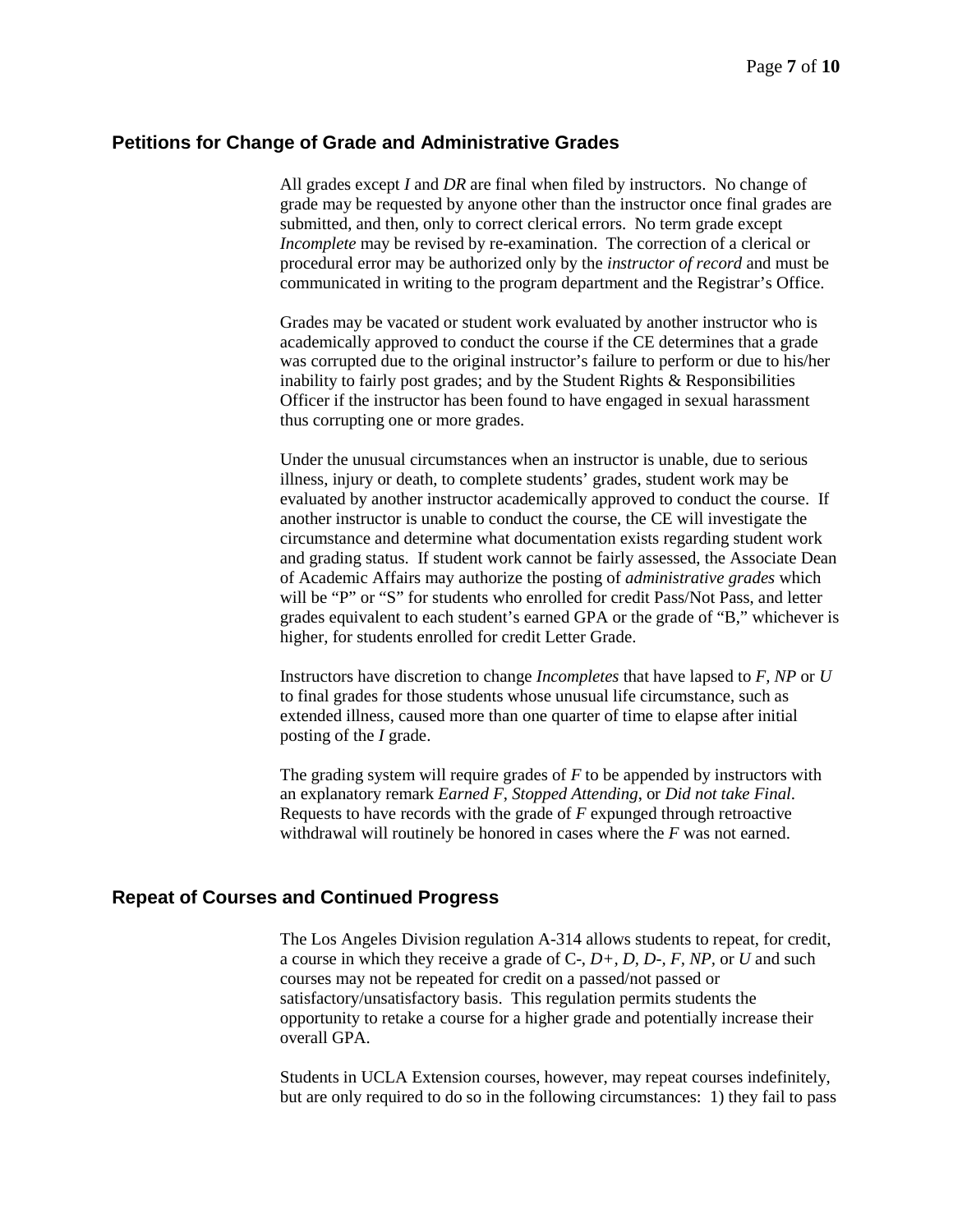a course required in a certificate or specialization curriculum, thereby not earning the units to maintain progress toward program completion; 2) a required course in a certificate or specialization program necessitates a minimum letter grade and the student does not achieve that grade; or 3) the student must retake a course, or multiple courses, in an effort to achieve the minimum GPA required for program completion.

Regardless of the number of times a course is repeated, for courses that are either required or serve as an elective for a certificate or specialization program, only one instance of earned credit will be allowed to fulfill requirements of the curriculum, and only if fulfilled within the defined shelf-life of the course. Exceptions may be granted by CEs, or delegated staff, to count a course more than once in cases of internship courses or variable topics courses in which multiple sections of the same course have distinctly different learning outcomes and may be counted toward elective unit credit. In this case, CEs, or delegated staff, shall clarify these distinctions to the Certificate and Audit Coordinator in the Student & Alumni Services Department.

If a certificate student fails a required course twice, CEs and certificate advisors have the following options in assessing continued progress: 1) determine that a student's performance disqualifies him/her from being a certificate candidate; 2) allow for further repetition of the required course, or 3) develop an alternate plan of course substitutions for the student to complete the program.

In assessing continuing progress with respect to financial aid or the status of international students on F1 visas, earned credit for any course may not be counted more than once.

#### **Scholarship Standards and Prerequisite Qualifications for Enrollment**

Enrollment in Extension's courses numbered  $1 - 99$  require high school graduation with *B* average, or one year of college, or consent of instructor based on special attainments (e.g. a superior high school record, special competence in a particular subject matter area, or other recognized criteria). Enrollment in Extension's courses numbered 100 – 199 require two years of college or consent of instructor based on special attainments. In special circumstances, CEs may review, on a case-by-case basis, enrollment exceptions for courses 1 – 199.

Students enrolling in undergraduate XLC concurrent courses will be expected to establish and maintain a minimum overall grade-point average of 2.0 in all such course work. The Registrar will notify students, whose grade-point average in such course work falls below 2.0, that they are on academic probation, and that during the period of probation the privilege of enrollment in UCLA regular session courses is suspended. Students who have been placed on such limited academic probation may restore their eligibility to enroll in UCLA regular session courses by raising their overall grade-point average to 2.0 through enrollment in X and XL undergraduate degree credit instruction offered through Extension.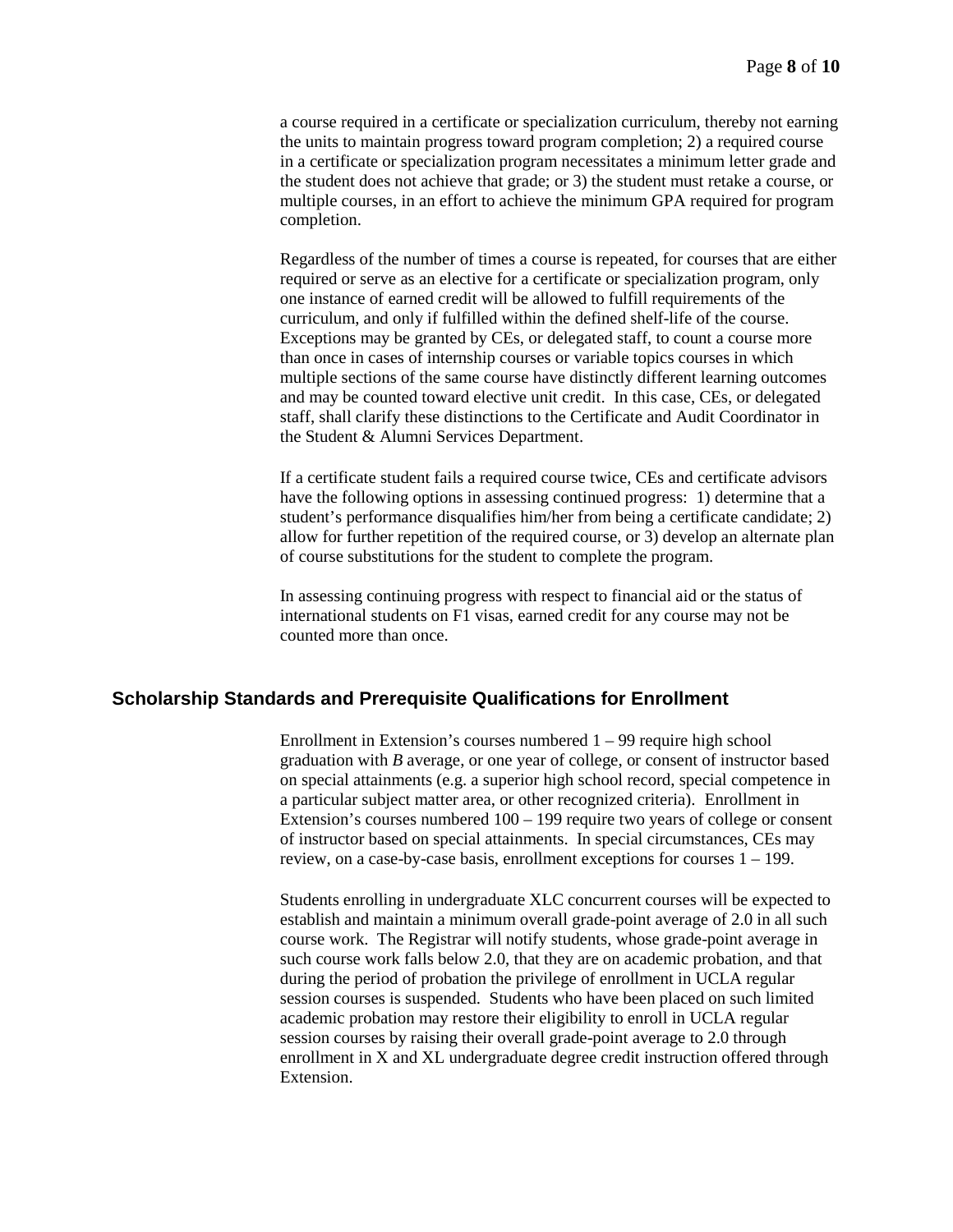## **Definitions of Full Time Study and Unit Limits**

The University of California defines a full-time course of study as minimally 12 quarter units of study at the undergraduate level, and 8 at the graduate level. This standard also applies for eligibility in relation to financial aid, scholarships, or international students' visa requirements. Thus, under federal regulations relating both to Title IV financial aid programs and the International Students Office's (ISO) admission of students from abroad, UCLA Extension certificates are administered as *undergraduate* programs. In census reporting and student compliance for undergraduate programs, this measure is employed for full-time study and half time study is reported as 6 units per quarter for undergraduate level and 4 units per quarter for graduate level.

Those resident within graduate/professional degree programs ordinarily enroll in no more than 8 credit units of instruction per quarter, and undergraduates ordinarily enroll in no more than 16 credit units of instruction per quarter. In continuing education, working adults are deemed to be making "normal progress" toward the completion of a certificate by completing 18 units per academic year, having enrolled in three out of four quarter terms, which is approximately a half time pace.

Although a more rigorous study list may be approved by the Dean of the college or school in which the student is resident on petition, the higher limits are imposed in order to ensure that students pursue a course of study in a time frame in which the material presented can reasonably be mastered. Thus, to ensure that students pursue a similarly coherent course of study, UCLA Extension limits enrollment in a combination of credit, non-credit, and CEU instruction to no more than 40 hours/week, and no more than the contact/instruction time represented by 20 credit units per quarter. Students seeking enrollment in more rigorous courses of study through Extension may petition the UCLA Extension Registrar.

## **References and Listing**

This policy will be publicly listed. Questions and comments are welcomed by the *Office of the Dean*, *Continuing Education and UCLA Extension*, (310) 825- 2362; [DeansOffice@uclaextension.edu.](mailto:DeansOffice@uclaextension.edu)

*See also:*

• Assembly of the Academic Senate, Academic Council, University of California. Chapter 3 Requirements for Higher Degrees. Article 1, [General Provisions, Regulations as to Residence and Length of](http://www.universityofcalifornia.edu/senate/manual/rpart3.html#r696)  Study, 702 in *[Manual of the Academic Senate University of](http://www.universityofcalifornia.edu/senate/manual/rpart3.html#r696)  California.* [Regulations of the Academic Senate. Part III Colleges,](http://www.universityofcalifornia.edu/senate/manual/rpart3.html#r696)  [Schools, and Graduate Divisions. Title II Curricula. Updated,](http://www.universityofcalifornia.edu/senate/manual/rpart3.html#r696)  [January 12, 1996.](http://www.universityofcalifornia.edu/senate/manual/rpart3.html#r696)